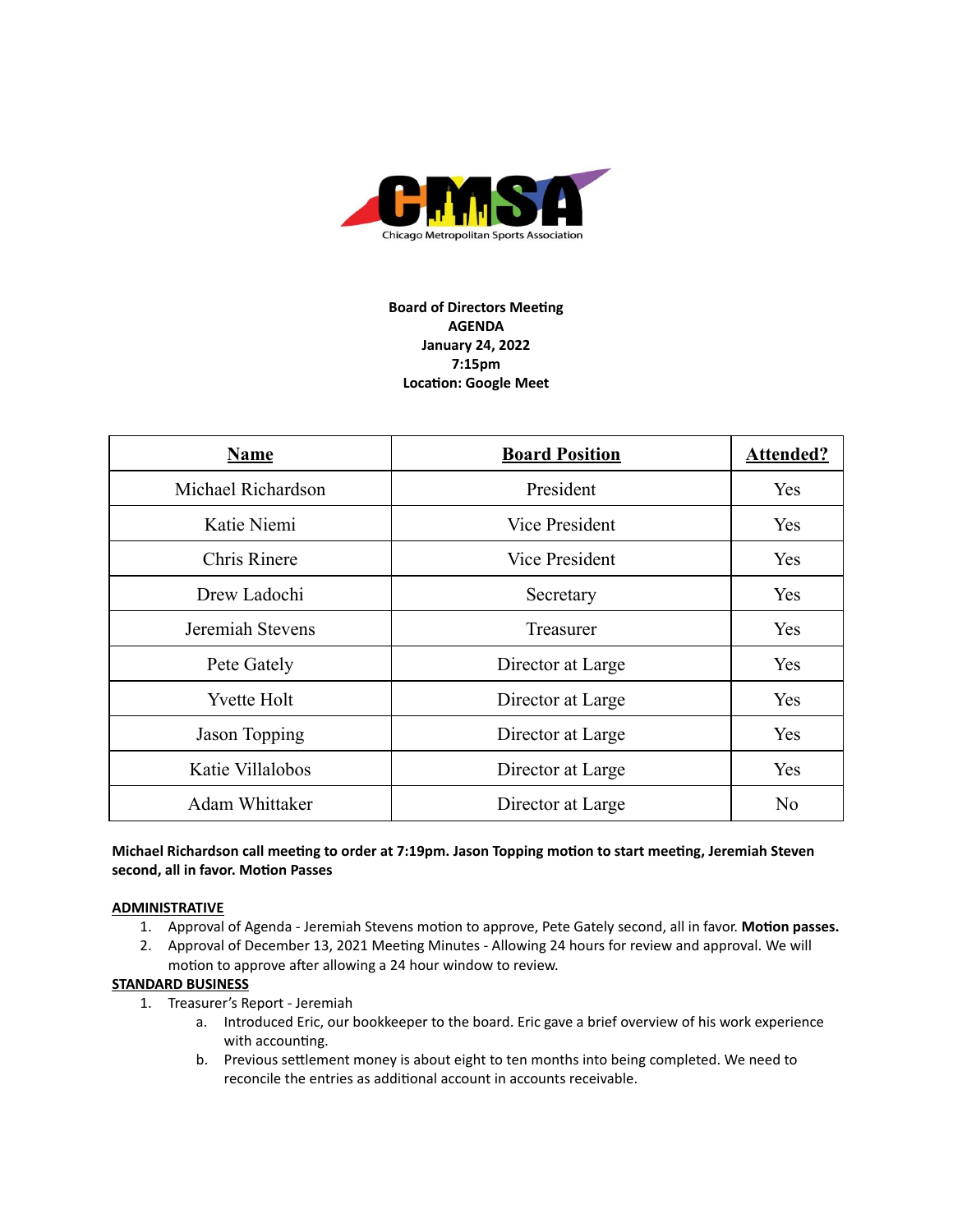- c. Rates for the Brodie Award CD resulted in only \$2 of income annually. Best rate for CD is at 0.75% with a 59 month agreement.
- d. They are working on the 1099's for people we paid in 2021. We are going to be reviewing the previous year 1099's and w3 to verify.
- e. Bookkeeper is finalizing all information and documents pertaining to Audit. Should be completed by end of the week.
- f. We still are finding uncategorized expenses in Quickbooks that the bookkeeper is working to categorize as expenses and/or revenues. Uncategorized expenses should only be used for items that need to be brought up before an audit to auditors or accountants.
- g. The new treasurer reports for the board of directors will include copies of balance sheets, profit & Loss statements to be able to compare the current quarter against the prior year's quarter.
- 2. Committee Reports and discussions
	- a. Social Media/Website/Newsletter Drew
		- i. Please have sports send their request by email for any social media posts.
		- ii. I am trying to reach out to current teams for photos to help create content for our social media pages.
	- b. Officials Financial Review committee update Peter Gately
		- i. Still discussing and researching.
	- c. Bylaws/policy review committee updates -Peter Gately
		- i. Everything approved on the Bylaws has been posted to Leagueapps. This includes gender neutral language and any grammatical errors.
		- ii. For the policy and procedure manuals, we don't have a policy on how to change the policy manual. Leagues have different qualifiers for changing the policy manual (Examples are 2/3 approval or 50%+1).
		- iii. Motion to approve updated policy and procedure manual. Jeremiah Stevens motion to approve, Michael Richardson second, all in favor. Motion passes.
	- d. Commissioners Page Chris Rinere and Michael Richardson
		- i. Created a page on our Leagueapps site for new commissioners or existing commissioners to have for reference. It is meant to be the new tool for commissioners to use.
		- ii. Board will review to provide feedback on what items might need better clarification.

# 3. Sports -

- a. Badminton Michael
	- i. Registration process was not efficient.
- b. Basketball Open Katie/Michael
	- i. This will be the last year for Michael Richardson to be commissioner.
- c. Basketball Women's Katie
	- i. We moved locations from Pottawatomie to the Broadway Armory.
	- ii. First week we were locked out of Pottawatomie Park. Registration is closed.
- d. Cornhole Drew
	- i. We are in the second week of Cornhole with Greg as commissioner. Seems to be going smoothly.
- e. Dodgeball Open Katie No update
- f. Dodgeball Women's- Katie
	- i. Voted to delay league for two weeks for COVID-19 surge
- g. eSports Katie
	- i. They are gaining traction as they roll out their new seasons for January start dates.
	- ii. They are starting to stream more on twitch. Thoughts on sharing it on our social media.
- h. Football Open Chris Rinere
	- i. Change in leadership starting at the end of the month.
- i. Football Pride Bowl Chris Rinere
- j. Football Women's Chris Rinere
	- i. Issue with disbursement amounts for officials. Women's Football has not sent new disbursement form to approve with the treasurer. Jeremiah Stevens motion to approve